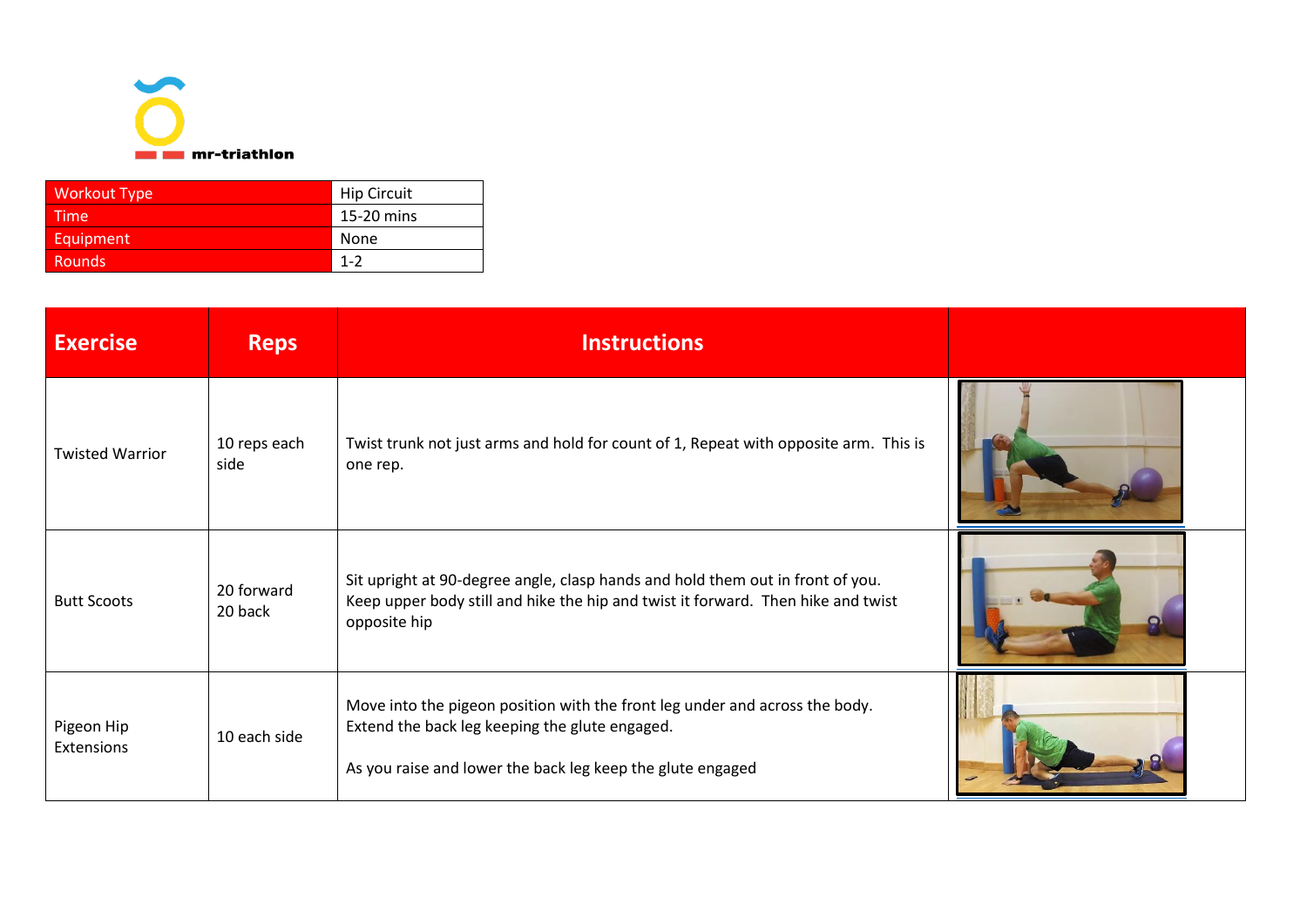

| <b>Glute Rainbow</b>        | 10 each side    | Keep a nice stable bridge with fingers pointing out and thumbs forward.<br>Raise one leg at 90 degrees, then twist outwards, then inwards, this is one rep.                                                               |  |
|-----------------------------|-----------------|---------------------------------------------------------------------------------------------------------------------------------------------------------------------------------------------------------------------------|--|
| <b>Standing Hip Circles</b> | 5 each side     | Raise one leg to 90 degrees, then twist out to the side. Keeping the knee in the same<br>height, twist your foot behind you, then push the sole of the foot towards the back<br>wall.<br>Return to the starting position. |  |
| <b>Tippy Twist</b>          | 8 reps each leg | Hands on hips and balance on one leg.<br>Bend forward keeping a neutral spine and extend the leg behind.<br>Twist hips in towards the floor then outwards to the ceiling<br>Return to upright position.                   |  |
| <b>Burpees</b>              | 10 reps         | Ensure you are upright and not leaning forward when you jump up.                                                                                                                                                          |  |